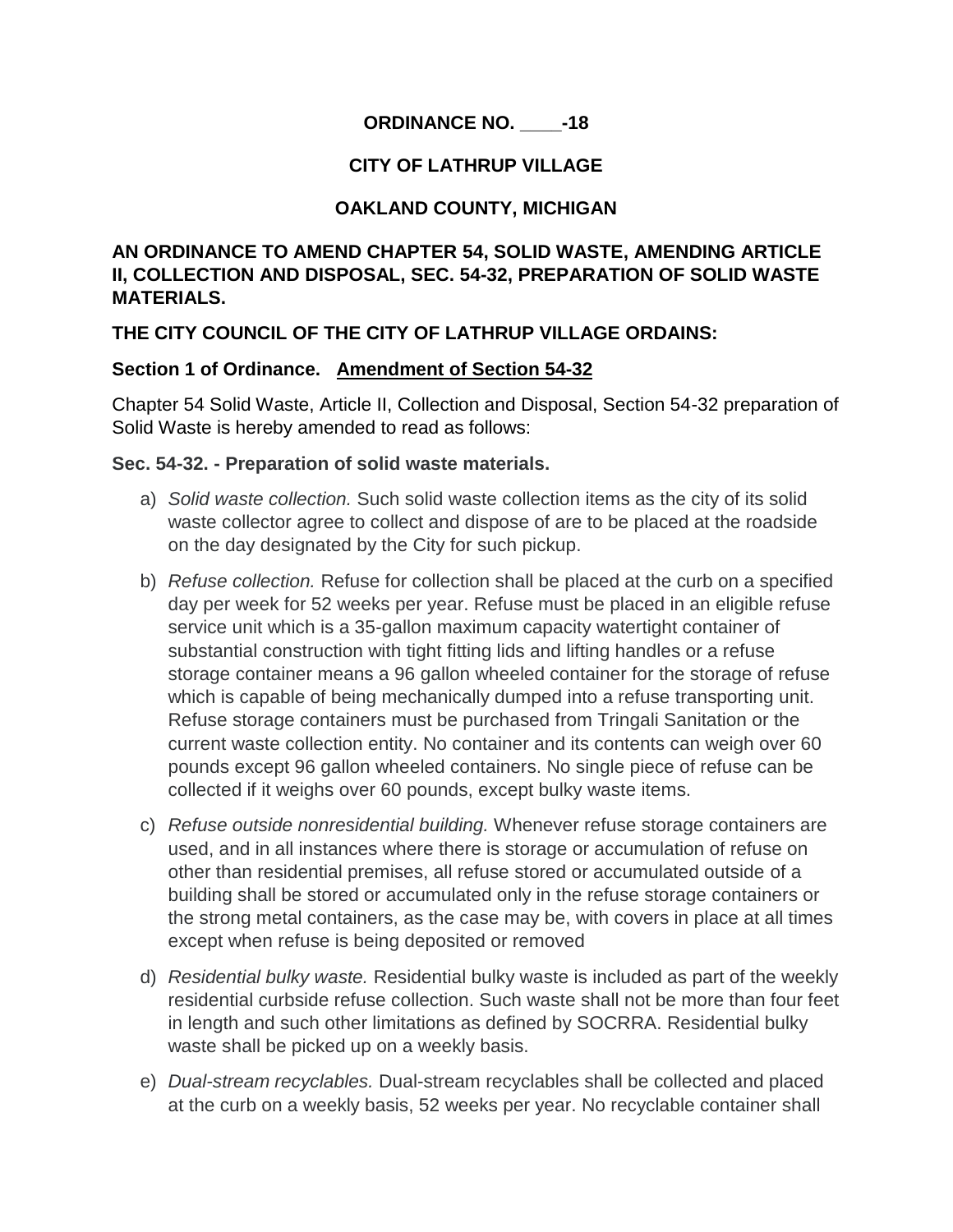weight more than 60 pounds. Dual-stream recyclables set out beside the container in addition to the container shall not exceed 60 pounds.

- f) *Yard waste collection.* Yard waste collection shall be placed at the curb on a weekly basis, but limited to 37 weeks per year from the first Monday in April through the third Friday in December. Yard waste shall be placed at the curb in a 10- to 35-gallon refuse can marked with a "yard waste" sticker or a 30 gallon paper yard waste bag weighing no more than 50 pounds. Brush (defined as being less than two inches in diameter and less than four feet long) bundled with twine may also be placed at the curb for collection.
- g) *Bulky scrap metal collection.* Bulky scrap metal collection shall be placed at the curb for collection on the usual day of pickup, during the week, 52 weeks per year. Bulky scrap metal waste shall not be mixed with any other refuse at any time.
- h) *Placement at curb.* All solid waste shall be stored inside a building or in an inconspicuous location on private property not exposed to public view until the collection date designated by the city for collection. After 4:00 p.m. of the day before collection, properly prepared solid waste may be placed at the curbside for pickup.
- i) *Other waste materials.* The city does not ordinarily provide for collection and disposal service for compost materials, grass clippings, construction waste or hazardous waste or household hazardous waste. A person desiring to have such material and any other waste collected and disposed of, shall make private arrangements. All such collection and disposal operations must comply with all city ordinances as well as state and federal laws relating to such operations.

## **Section 2 of Ordinance. Repealer.**

This ordinance repeals any ordinances in conflict thereof.

## **Section 3 of Ordinance. Severability.**

If any section, subsection, sentence, clause or phrase of this ordinance is, for any reason, held to be unconstitutional, such decisions shall not affect the validity of the remaining portions of this ordinance. The City Council hereby declares that it would have passed this ordinance, and each section, subsection, clause or phrase thereof, irrespective of the fact that any one or more sections, subsections, sentences, clauses and phrases be declared unconstitutional.

# **Section 4 of Ordinance. Savings Clause.**

Nothing in this ordinance shall be construed to affect any suit or proceeding pending in any court, or any rights acquired, or liability incurred, or any cause or causes of action acquired or existing, under any act or ordinance hereby repealed as cited in Section 2 of